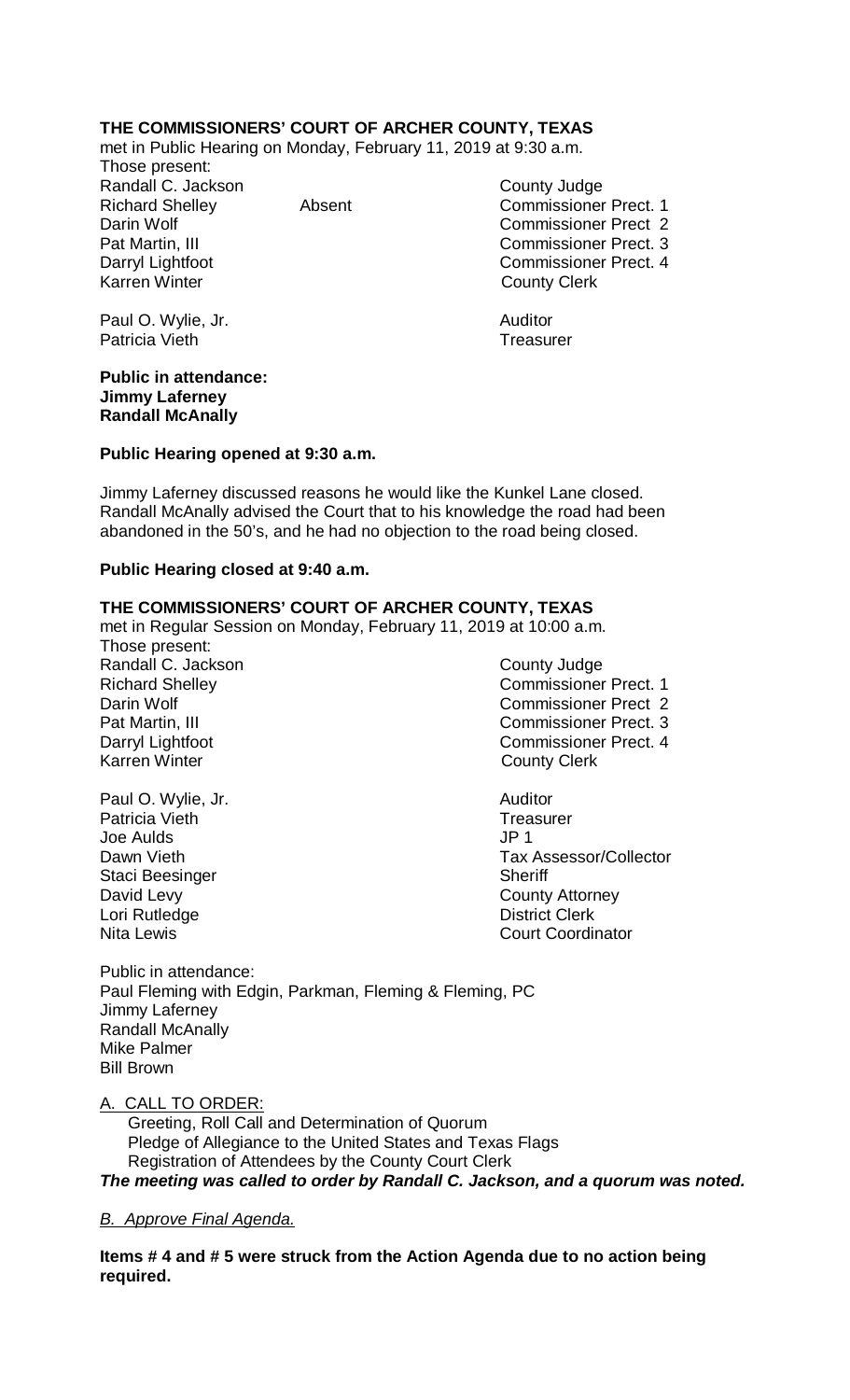# **ORDER TO APPROVE FINAL AGENDA**

The motion was made by Richard Shelley and seconded by Darryl Lightfoot to approve the Final Agenda. Voting yes 1-2-3-4

C. PUBLIC COMMENTS, MISCELLANEOUS REPORTS, DISCUSSIONS OR PRESENTATIONS AGENDA:

Public Comments: **Joe Aulds reported that Texoma Builders Supply had reached out to him about the automatic door locks. Aulds advised them that the County was still interested in pursuing the automatic door locks and to please submit the bid and plans. Randall C. Jackson requested that Joe Aulds continue with this project even though he was no longer the EMC.**

### D. ACTION AGENDA:

1. Approve departmental reports.

## **ORDER APPROVING REPORTS**

The motion was made by Darin Wolf and seconded by Darryl Lightfoot to approve departmental reports: **Treasurer; Indigent Health; County Agent; Sheriff.** Voting yes 1-2-3-4-Judge

2. Approve vouchers for payment.

### **ORDER APPROVING VOUCHERS**

The motion was made by Darryl Lightfoot and seconded by Pat Martin, III to approve vouchers for payment. Voting yes 1-2-3-4-Judge

3. Approve payroll reports.

### **ORDER APPROVING REPORTS**

The motion was made by Randall C. Jackson and seconded by Darin Wolf to approve payroll reports. Voting yes 1-2-3-4-Judge

- 4. Approve line item transfers. **Removed.**
- 5. Approve Education Certificates. **Removed.**
- 6. Approve Publisher's Certificates.

#### **ORDER APPROVING CERTIFICATES**

The motion was made by Darryl Lightfoot and seconded by Darin Wolf to approve publisher's certificates. Voting yes 1-2-3-4

7. Approve Minutes from previous month – January, 2019.

## **ORDER TO APPROVE MINUTES**

The motion was made by Pat Martin, III and seconded by Darin Wolf to approve January 2019 minutes. Voting yes 1-2-3-4

**8.** Special Budget Amendment to certify revenue from Chicago Motors for 2 vehicles from the Archer County Sheriff's Dept. **Paul O. Wylie, Jr. reported the revenue that the County received from Chicago Motors in the amount of \$24,000.00.**

#### **ORDER TO APPROVE BUDGET AMENDMENT**

The motion was made by Darin Wolf and seconded by Richard Shelley to approve special budget amendment in the amount of \$24,000.00 to certify revenue from Chicago Motors for 2 vehicles from the Archer County Sheriff's Department. Voting yes 1-2-3-4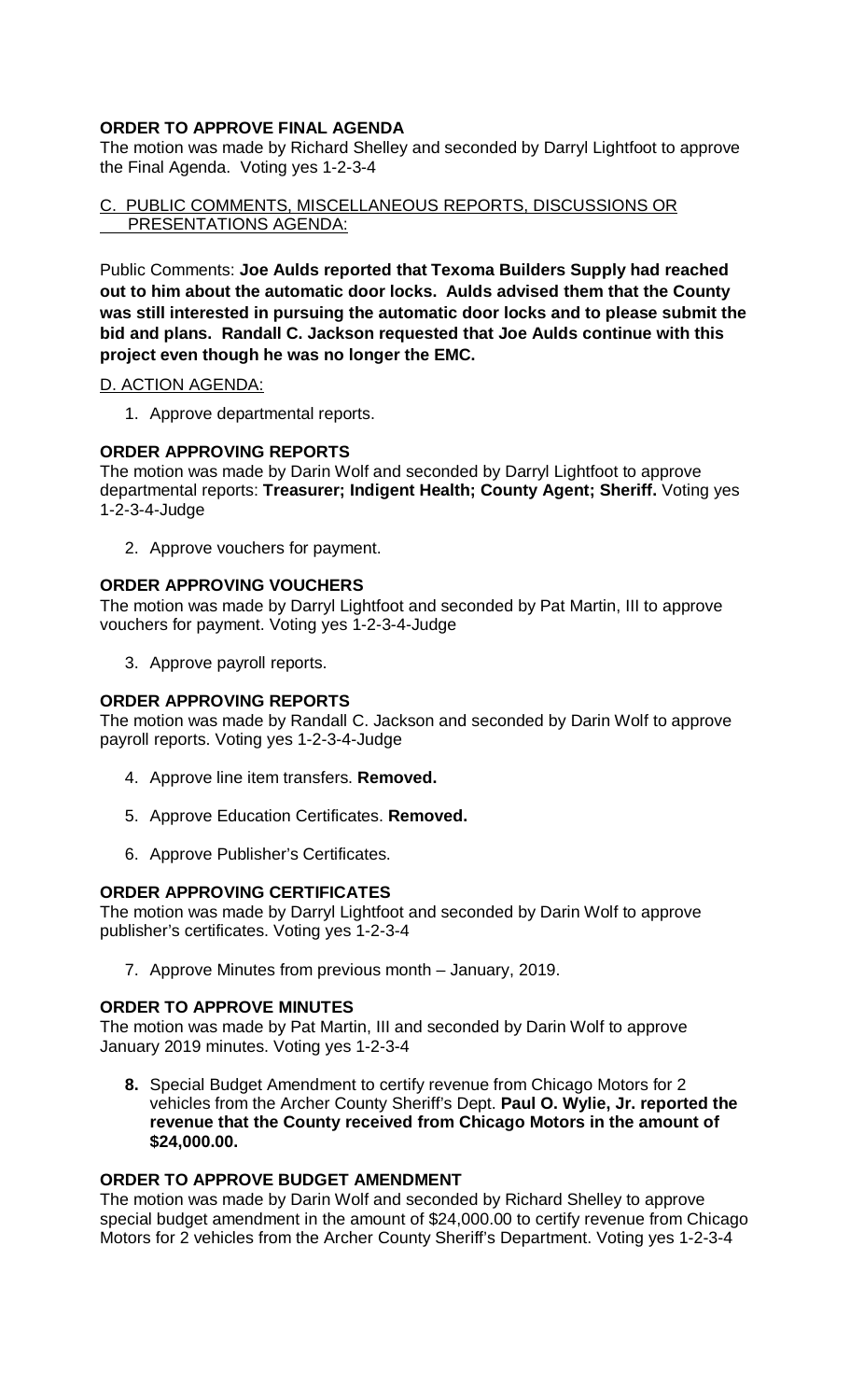| Department - Account | Account Name                 | Increase  | Decrease |
|----------------------|------------------------------|-----------|----------|
| 010.0310.1262        | Sale of Sheriff Office Autos | 24.000.00 |          |
| 010.0425.0616        | Auto Lease/Purchase          | 24.000.00 |          |
|                      |                              | 48,000.00 |          |

**9.** Consider and/or approve Audit Report for fiscal year ending September 30, 2018 as presented by Edgin, Parkman, Fleming & Fleming, PC. **Paul Fleming gave an overview of the Archer County FY2018 audit.**

#### **ORDER TO ACCEPT AUDIT**

The motion was made by Richard Shelley and seconded by Pat Martin, III to accept the audit report for FY2018 from Edgin, Parkman, Fleming & Fleming, P.C. Voting yes 1-2- 3-4-Judge

**10.**Consider and/or take action on the request to close/vacate Kunkel Lane, Archer County, Texas. **Randall C. Jackson gave an overview of the public hearing that was held at 9:30 a.m. concerning Kunkel Lane.**

#### **ORDER CLOSE/VACATE ROAD**

The motion was made by Pat Martin, III and seconded by Darryl Lightfoot to vacate Kunkel Lane Road in Archer County. Voting yes 1-2-3-4-Judge

**11.**Consider and/or take action on a Maintenance Agreement for the Courthouse Elevator. **Randall C. Jackson reported the current contract with Otis Elevator was for a period of five years. Jackson acknowledged that Otis Elevator has offered a one-year contract for \$3,600.00. David Levy discussed the options of staying in the current contract versus a new oneyear contract.**

## **ORDER TO ENTER INTO AGREEMENT**

The motion was made by Richard Shelley and seconded by Darryl Lightfoot to enter into a one-year Maintenance Agreement with Otis Elevator for the Courthouse. Voting yes 1- 2-3-4-Judge

12.Open Bids for Salvage Items.

#### **Shelving**

Item #1 Art Metal 6 rows 6 drawer Patricia Vieth \$10.00 Vicki Davis \$32.00

Item #2 Art Metal 6 rows 6 drawer Patricia Vieth \$10.00

Item #3 Art Metal 6 rows 6 drawer Patricia Vieth \$10.00

Item #4 Berger Manufacturing 6 rows 4 drawers Patricia Vieth \$15.00 Paul O. Wylie, Jr. \$25.00 Deniese Barham \$40.00 Vicki Davis \$116.00 Thomas Mooney \$251.00

Item #5 Art Metal 6 rows 6 drawers No bids received

Item #6 Berger Manufacturing 6 rows 6 drawers Paul O. Wylie, Jr. \$25.00 Vicki Davis Thomas Mooney \$251.00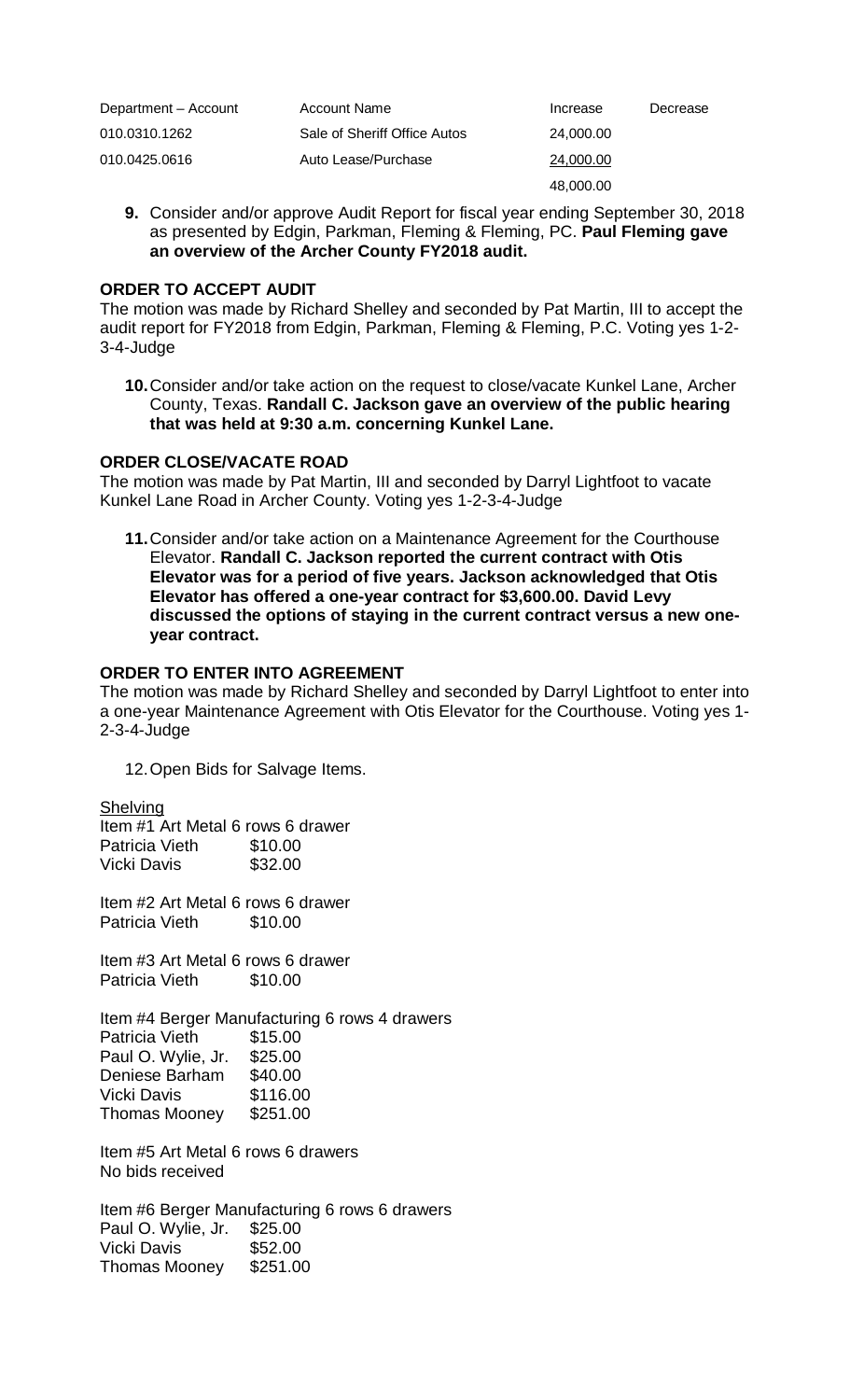Item #7 Berger Manufacturing 6 rows 6 drawers Patricia Vieth \$10.00 Paul O. Wylie, Jr. \$25.00 Vicki Davis \$52.00 Thomas Mooney \$251.00

Item #8 No label 7 rows 6 drawers (gray) Patricia Vieth \$10.00

Item #9 No label 3 rows 10 drawers (green) Patricia Vieth \$10.00 Vicki Davis \$32.00 Thomas Mooney \$76.00

Item #10 Roller Shelf 3 rows across (green) No bids received

Item #11 Roller Shelf 3 rows across (green) No bids received

Item #12 Roller Shelf 4 rows across (black) Paul O. Wylie Jr. \$10.00 Vicki Davis \$32.00

Item #13 Camera Box No bids received

### **Printers**

| Item#1    | No bid received    |  |
|-----------|--------------------|--|
| Item $#2$ | David Levy \$35.00 |  |
| Item $#3$ | No bid received    |  |
| Item $#4$ | No bid received    |  |
| Item $#5$ | No bid received    |  |
| Item#6    | No bid received    |  |
| Item $#7$ | No bid received    |  |
|           |                    |  |

#### **Computers**

| Item $#1$ | No bid received |
|-----------|-----------------|
| Item $#2$ | No bid received |
| Item $#3$ | No bid received |

13.Award Bid for Salvage Items.

#### **ORDER ACCEPTING BIDS**

The motion was made by Pat Martin, III and seconded by Darryl Lightfoot to accept the winning bids. Voting yes1-2-3-4-Judge

# Shelving

| Item #1 Art Metal 6 rows 6 drawer             | <b>Vicki Davis</b>   | \$32.00  |
|-----------------------------------------------|----------------------|----------|
| Item #2 Art Metal 6 rows 6 drawer             | Patricia Vieth       | \$10.00  |
| Item #3 Art Metal 6 rows 6 drawer             | Patricia Vieth       | \$10.00  |
| Item #4 Berger Manufacturing 6 rows 4 drawers | <b>Thomas Mooney</b> | \$251.00 |
| Item #6 Berger Manufacturing 6 rows 6 drawers | <b>Thomas Mooney</b> | \$251.00 |
| Item #7 Berger Manufacturing 6 rows 6 drawers | <b>Thomas Mooney</b> | \$251.00 |
| Item #8 No label 7 rows 6 drawers (gray)      | Patricia Veith       | \$10.00  |
| Item #9 No label 3 rows 10 drawers (green)    | <b>Thomas Mooney</b> | \$76.00  |
| Item #12 Roller Shelf 4 rows across (black)   | <b>Vicki Davis</b>   | \$32.00  |
|                                               |                      |          |

**Printers** Item #2 David Levy \$35.00

#### **ORDER DECLARING ITEMS SURPLUS**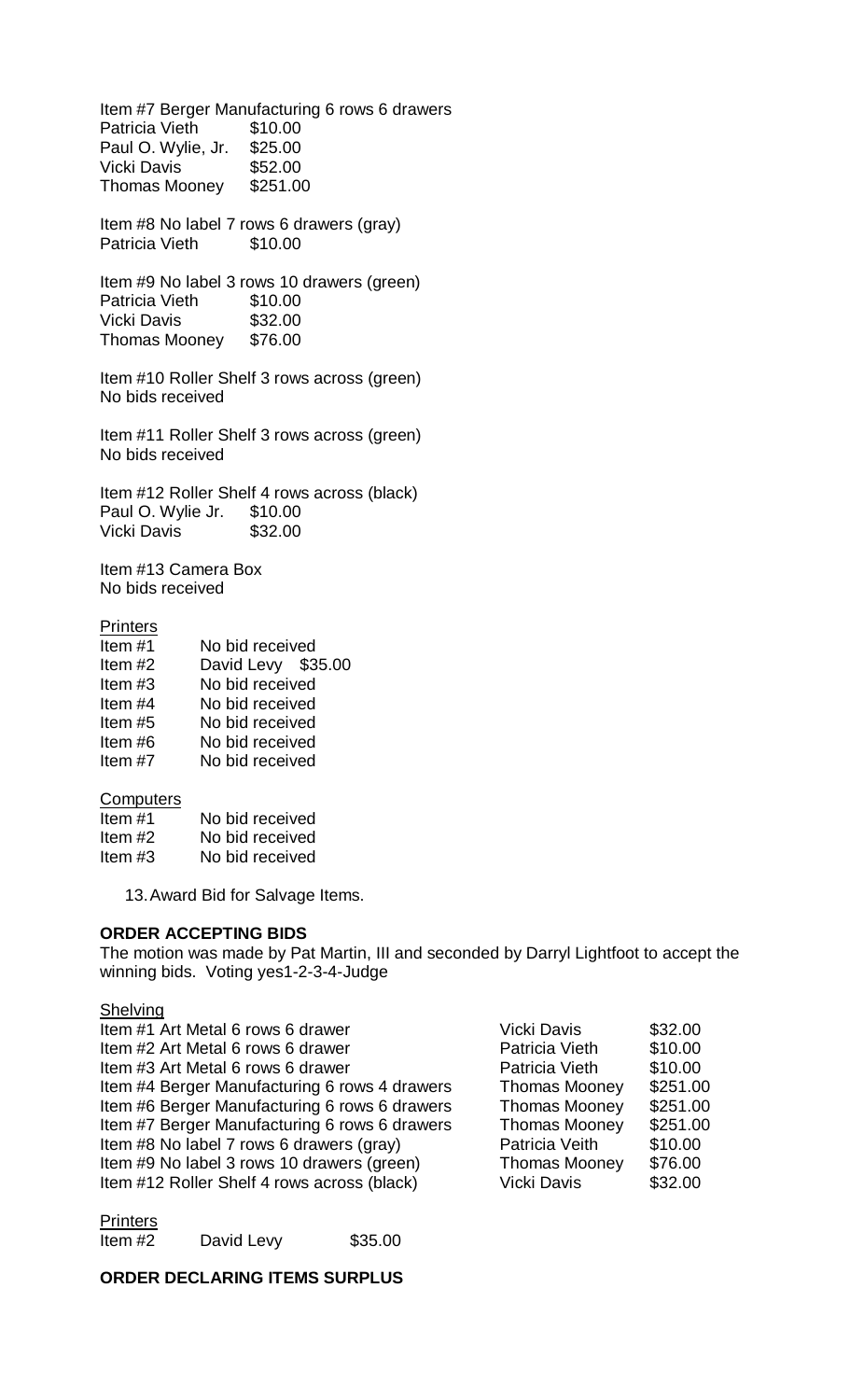The motion was made by Richard Shelley and seconded by Darin wolf to declare items that did not receive a bid as surplus. Voting yes1-2-3-4-Judge

**Shelves** Item #5 Art Metal 6 rows 6 drawers Item #10 Roller Shelf 3 rows across (green) Item #11 Roller Shelf 3 rows across (green)

**Printers** Item #1 Item #3 Item #4 Item #5 Item #6 Item #7

**Computers** Item #1 Item #2 Item #3

> 14.Consider and/or take action on soliciting bids for the purchase of Road Base Material for Archer County.

### **ORDER TO ADVERTISE FOR BIDS**

The motion was made by Pat Martin, III and seconded by Darin Wolf to advertise for bids for Road Base material on Monday, February 25, 2019 at 10:00 am. Voting yes 1- 2-3-4

15.Consider and/or take action on soliciting bids for the purchase of Fuel and Oil for Archer County.

#### **ORDER TO ADVERTISE FOR BIDS**

The motion was made by Pat Martin, III and seconded by Darin Wolf to advertise for bids for Fuel and Oil on Monday, February 25, 2019 at 10:00 am. Voting yes 1-2-3-4

- **16.**Discuss and/or take action on Mitigation Plan for Nortex Regional Counties. **Randall C. Jackson discussed meetings held during the past week. No action taken.**
- **17.**Discuss and/or take action on the *Obstruction of Farmer-Wolf Road.* David Levy discussed obstruction placed on Farmer-Wolf Road. **Levy stated that Farmer-Wolf road is a county-maintained road. He discussed the possibility to have gates placed on the road that could not be locked. Pat Martin, III discussed not having a locked gate on a county road. Bill Brown read from the 89th Annual West Texas County Judges and Commissioners Association Conference document concerning 3.004 regulations and legal issues: Associated with Right of Ways.**

#### **ORDER TO TABLE ACTION ON OBSTRUCTION OF ROAD**

The motion was made by Randall C. Jackson and seconded by Darryl Lightfoot to table action on the obstruction of Farmer gates across Famer/Wolf Road. Voting yes 1-2-3-4- Judge

**Having no further business to consider, the Court was adjourned at 10:43 a.m.**

**I, Karren Winter, County Clerk of Archer County, and Ex-Officio Clerk of the Commissioners Court, Archer County, Texas do hereby certify that the foregoing Commissioners Court Minutes are a true and correct record of the proceedings.**

**ATTEST:** Karren Winter